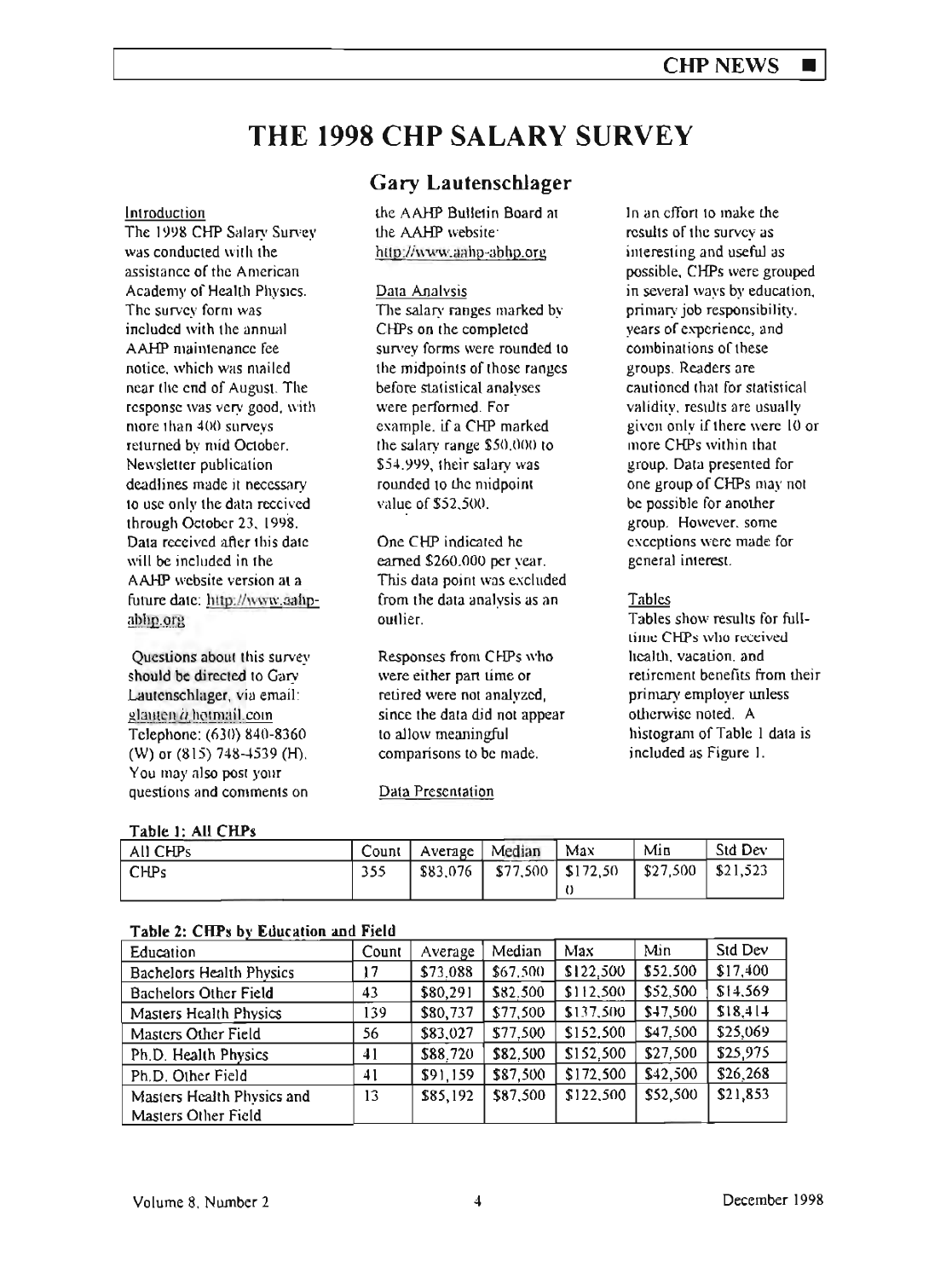$\blacksquare$ 

| Education & 10-15 Years       | Count | Average  | Median   | Max       | Min      | Std Dev  |  |  |  |  |
|-------------------------------|-------|----------|----------|-----------|----------|----------|--|--|--|--|
| Experience                    |       |          |          |           |          |          |  |  |  |  |
| <b>Masters Health Physics</b> | 31    | \$73.629 | \$67.500 | \$127.500 | \$47.500 | \$15.314 |  |  |  |  |
| Masters Other Field           | 10    | \$73,000 | \$67.500 | \$152.500 | \$47.500 | \$30.318 |  |  |  |  |
| Ph.D. Health Physics          | 10    | \$70,000 | \$67.500 | \$92,500  | \$57.500 | \$12.528 |  |  |  |  |

## Table 3: CHPs by Education and 10-15 Years Experience

## Table 4: CHPs by Education and 15-25 Years Experience

| Education & 15-25 Years         | Count | Average  | Median   | Max       | Min      | Std Dev  |
|---------------------------------|-------|----------|----------|-----------|----------|----------|
| Experience                      |       |          |          |           |          |          |
| <b>Bachelors Health Physics</b> | 10    | \$78,000 | \$72.500 | \$122.500 | \$52.500 | \$19,501 |
| <b>Bachelors Other Field</b>    | 24    | \$81,667 | \$82.500 | \$112.500 | \$52.500 | \$15,370 |
| <b>Masters Health Physics</b>   | 65    | \$79,885 | \$77,500 | \$137,500 | \$57,500 | \$16,656 |
| Masters Other Field             | 13    | \$77.222 | \$72.500 | \$122,500 | \$47.500 | \$18,588 |
| Ph.D. Health Physics            | 13    | \$92.115 | \$82.500 | \$152.500 | \$62.500 | \$24.192 |
| Ph.D. Other Field               | 14    | \$90,357 | \$90,000 | \$132,500 | \$57,500 | \$19,086 |

## Table 5: CHPs by Education and NRRPT

| Education & NRRPT            | Count           | Average Median | Max                                                    | Min | <b>Std Dev</b> |
|------------------------------|-----------------|----------------|--------------------------------------------------------|-----|----------------|
| <b>Bachelors Other Field</b> |                 |                | $$73.676$   \$67.500   \$107.500   \$52.500   \$13.979 |     |                |
| Masters Health Physics       | $\overline{10}$ | \$79,500       | $ $ \$80,000 $ $ \$127,500 $ $ \$52,500 $ $ \$21,370   |     |                |

## Table 6: CHPs by Education and PE

| Education & PE         | Count | Average   Median | Max                              | Min      | <b>Std Dev</b> |
|------------------------|-------|------------------|----------------------------------|----------|----------------|
| Masters Health Physics |       |                  | $$76,071$   \$77,500   \$102,500 | \$52,500 | SI6.762        |
| Masters Other Field    |       | \$94.167         | \$97.500   \$122.500             | \$72.500 | \$19.526       |

## Table 7: Bachelors Other Field and Primary Employer

| Bachelors Other Field<br>  & Primary Employer |    | Count   Average | Median | Max                             | Min | <b>Std Dev</b> |
|-----------------------------------------------|----|-----------------|--------|---------------------------------|-----|----------------|
| Nuclear Power Facility                        | 14 | \$78.929        |        | \$75,000   \$112,500   \$57,500 |     | $1$ \$17.145   |

#### Table 8: Masters Health Physics and Primary Employer

| <b>Masters Health Physics</b> | Count | Average  | Median   | Max       | Min      | Std Dev  |
|-------------------------------|-------|----------|----------|-----------|----------|----------|
| & Primary Employer            |       |          |          |           |          |          |
| Commercial                    | 19    | \$81.447 | \$72,500 | \$127,500 | \$62,500 | \$18.225 |
| Consulting Firm               | 14    | \$95.357 | \$92,500 | \$137,500 | \$67.500 | \$21.096 |
| <b>Federal Government</b>     | 19    | \$83,553 | \$77,500 | \$122,500 | \$52,500 | \$18.899 |
| <b>Government Contractors</b> | 18    | \$79,444 | \$77,500 | \$102.500 | \$62,500 | \$12,964 |
| National Laboratory           | 22    | \$76,136 | \$72,500 | \$107,500 | \$47,500 | \$15,521 |
| Nuclear Power Facility        | 20    | \$85,500 | \$82,500 | \$132,500 | \$57,500 | \$20,417 |
| State Government              | 8     | \$75,625 | \$75,000 | \$102,500 | \$57,500 | \$15,104 |
| University                    | Ħ     | \$67,955 | \$67,500 | \$87,500  | \$47,500 | \$14,045 |

#### Table 9: Masters Other Field and Primary Employer

| 'Masters Other Field | $Count \mid$ | Average   Median |          | Max                   | Min          | <b>Std Dev</b> |
|----------------------|--------------|------------------|----------|-----------------------|--------------|----------------|
| ∣& Primary Employer  |              |                  |          |                       |              |                |
| National Laboratory  | 10           | \$84,000         | \$82.500 | $\parallel$ \$102,500 | $ $ \$52,500 | $$14.3+7$      |